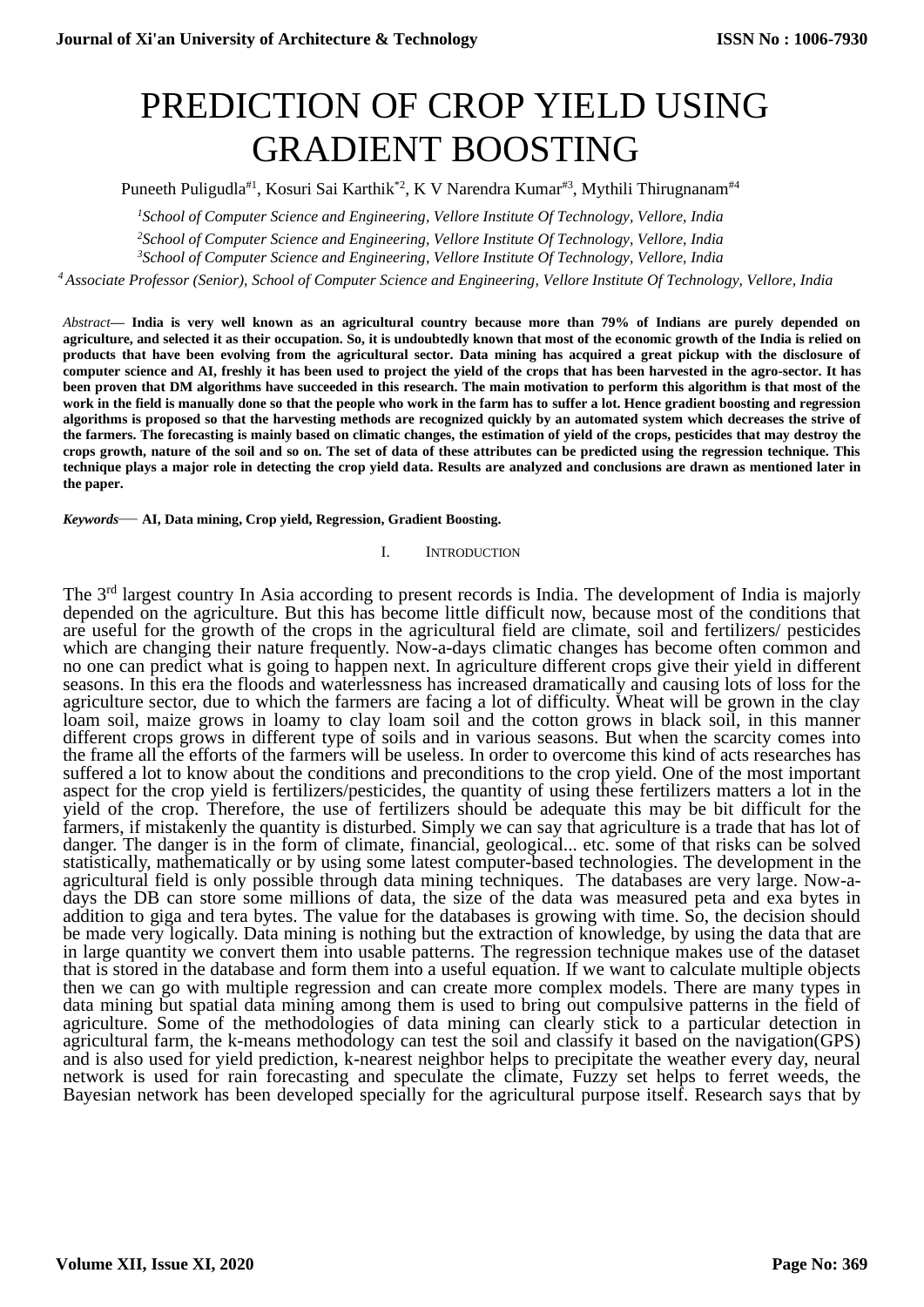## **Journal of Xi'an University of Architecture & Technology**

using all these methodologies the land quality, rain and so on the crop that can be grown in a specific area can be discovered easily. So, that the crop can be tested in different frames in future and can help the farming. In this way the necessity of a particular plant or crop can be known by making use of the datamining. Hence the farmers hard work will not be wasted and also the development in the agriculture sector increases. The main aim of datamining in agriculture is efficiency and feasibility.

#### II. LITERATURE REVIEW

A set of research articles have been classified upon the different methods for differentiating the different yield predication systems. E. Manjula and S. Djodiltachoumy[1] proposed that in order to make produced crop much quality. yield checking is the best way they have used data mining techniques and evaluated the future years crop prediction they mainly focused on prediction model based on association rules using these techniques they have uncovered patterns using data which might help farmers to identify crop losses.[1]L. Robert, E. P. Dadios, and Bandala, Argel's [2] through their examination built up the imaginative arrangement that gave a feasible way for detection of diseases in tomato plants. An image catching box that used engine controls was made to capture each tomato plant in all four sides to distinguish and perceive diseases acquired by leaves.[2]

The present Machine Learning paper focused on predicting the crop yield of a specific type on the by using the Random Forest algorithm that provided farmers get a taught on the yield they can expect even before going onto the field proposed by P. Priya\*, U. Muthaiah & M. Balamurugan.[3] S. Srinivasan, P. Malliga[4] states that Generally, the ANFIS is very effective for problems having more than 5 or 6 variables. Their work focusses on area selection followed by identification of yield attributes that for the various parameters for prediction. Later the ANFIS model was developed followed by training, testing and validation of data until results are obtained.[4]

Modified DBSCAN method was used to gain knowledge about the cluster data that focused on the areas which had similarities in environmental conditions, soil and rainfall. The authors had used the Partition around Medoids (PAM) algorithm and the Cloud Learning Autonomous Reacting Algorithm (CLARA) techniques to cluster the data based on which the maximum crop produced was predicted by J. Majumdar\*, S. Naraseeyappa, S. Ankalaki.[5]. D. Ramesh and V. B. Vishnu[6] in their work made conclusions using multiple linear regression for developing models using certain predictors or factors. The similar values are grouped into a cluster using density-based clustering technique.[6]The system that was proposed by G. Ravichandran and R. Koteeshwari[7] in their paper used the Artificial Neural Networks. They drew their conclusions and predictions were made taking into consideration a few parameters to achieve desired outputs. These parameters included pH, phosphate, potassium, nitrogen, depth, temperature and rainfall.

Plant leaf disease differentiating by machine vision and with the fuzzy logic so that this system efficiently included Information and Communication Technology (ICT) in a harvest and hence it contributes to Precision Agriculture.[9]

Various methodologies for detection of edges (edge detection) were worked on, and then they were tested and a comparison was made among them so as to get the best suitable method that can be used for detectiong edges (edge detection). They were namely 1.Roberts Method 2. LoG Method 3. Zerocross method 4. Canny method 5. Sobel Method 6. Prewitt Method had been demonstrated by N. B. A. Mustafa in his paper on image processing on agriculture produce.

.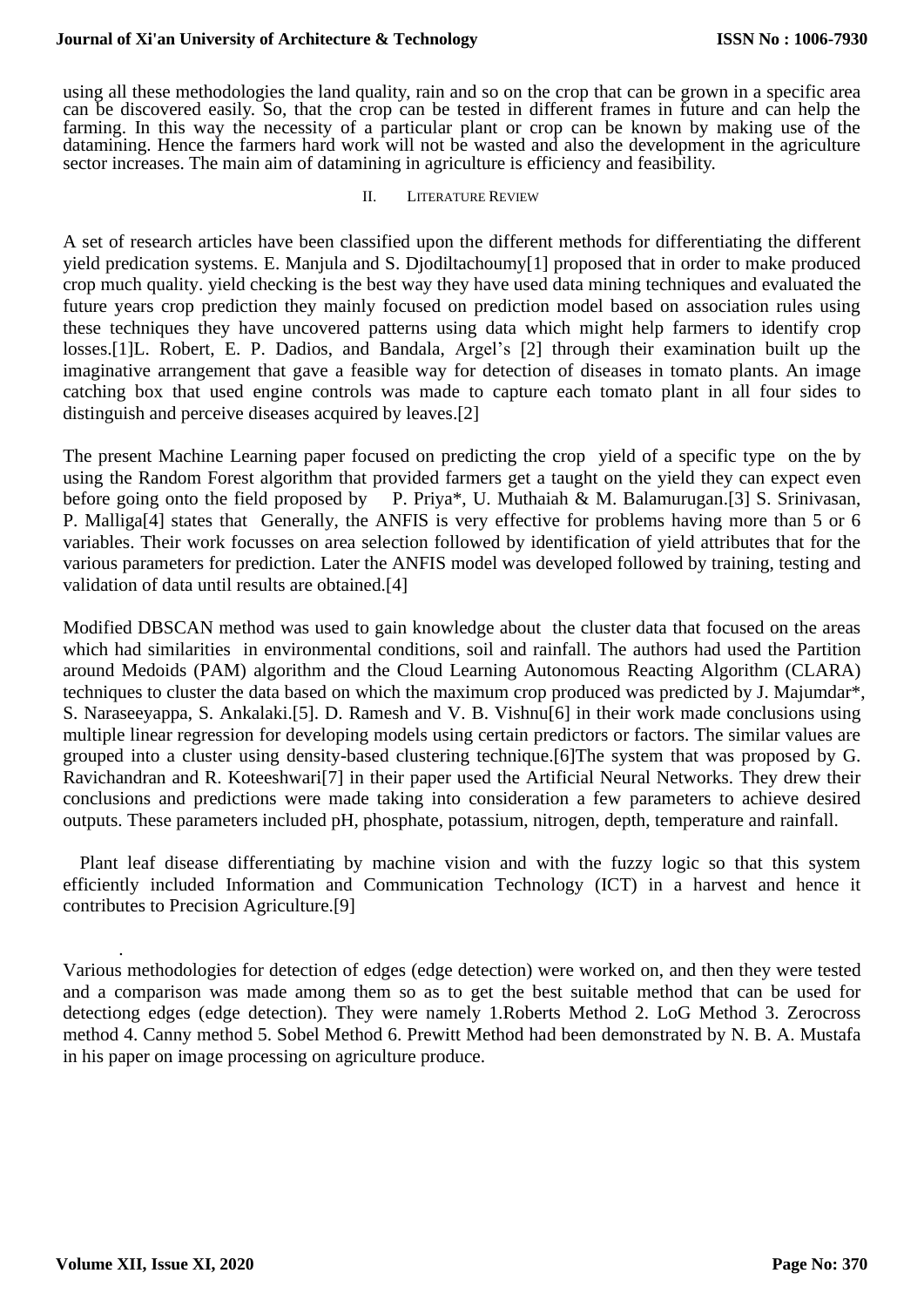III. METHODOLOGY

# *1) Linear Regression*

For predicting the crop yield, we will take the choice of crop a farmer would like to grow, the geography of the location, the temperature, rainfall, soil texture and condition and previous data into consideration and try and get the best output possible.

For this we can use the linear regression model and various other machine learning techniques for prediction the best output we can expect.

The fundamental aim of a linear regression model is to get a linear relation between a set of parameters we give as input and the value that we are desired to be predict.

The function of a Linear Regression model is

------------------------------------(1)

In Equation (1), 'x' is an input feature, ' $\alpha$ ' & ' $\beta$ ' denote the parameters that we have used to draw inferences regarding the relationships in between  $x \& y$ . With Linear regression multiple modules can be generated for the same set of data. A large number of various values of 'α' & 'β' can be given to them and many different lines can be generated to find the relationship in between the prediction value y and the input parameters x.

For measuring accuracy of the model, a Cost Function is used that specifies the error of our model. The difference between the output prediction y' and actual value of y for each data sample is known as the Error of the Model.

Thus, the Cost Function Can be written as

--------------------------------(2)

In Equation (2), m is the number of times, various values of 'α' & 'β' are assigned, y' is the output prediction and y is the actual value.

However, this takes a lot of time hence we used the Gradient Descent to reduce the Cost Function. We aim at finding a model with lowest cost rate. Manually checking takes a lot of time hence, we used the Gradient Descent Function that works by incrementing 'α' & 'β' till, a convergence was reached and further incremental change for α & β could not minimize the error severity of the model. In the Linear Regression Model, values of  $\alpha \& \beta$  that were figured out or obtained had to be the most optimal values.

 $\alpha = \alpha - \mu * \frac{1}{m} \sum_{i=1}^{m} (y'^i - y^i)$ ,  $\beta = \beta - \mu * \frac{1}{m} \sum_{i=1}^{m} (y'^i - y^i) * x^i$ 

By performing a correlation analysis on the data at-last it was incurred that a strong linear correlation could not be found among most of the parameters and the desired target variable. It was also noted that a few parameter were correlated linearly with the target variable.Through the above made observations, it was concluded that purely linear regression algorithms would not be the most suitable models for prediction. Hence, we decided to use the gradient boosting(Gradient Boosting Trees (GBTs)) algorithm – one of the favorites among many machine-learning algorithms.

## *2)Gradient Boosting Algorithm*

One's whose performance is slightly better than random chance is known as a weak hypothesis or weak learner. Boosting is defined as a process of transforming the mentioned weak learners into strong learners using decision trees fundamentally. A decision tree is trained by assigning equal weights to observations. The weights of the first tree are increased after evaluation if the observations are difficult to classify else are lowered.

This weighted data is used to grow the second tree in an attempt to increase and improve predictions of the first tree. These trees are merged and made as a single prediction tree. From the resultant big tree, we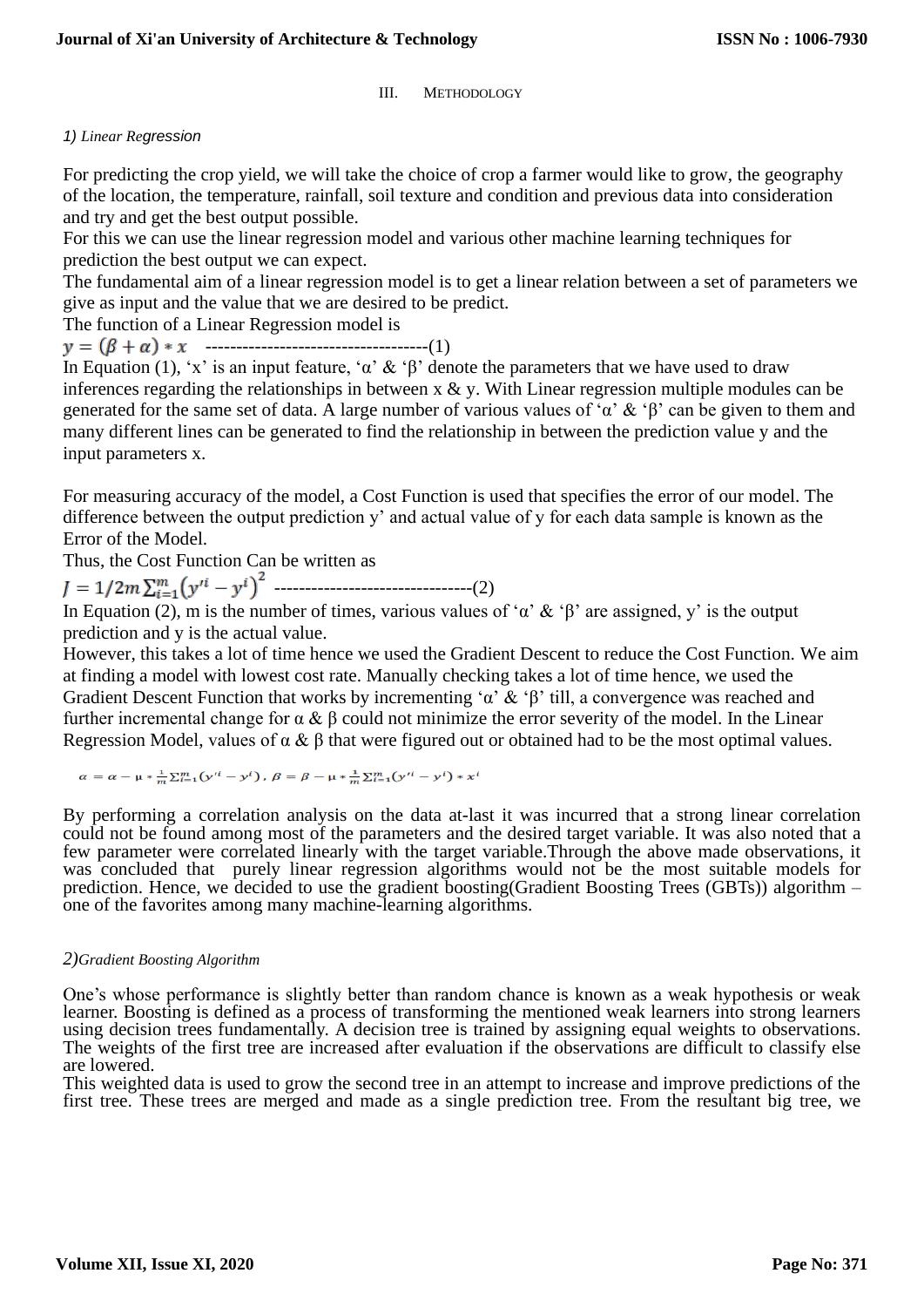## **Journal of Xi'an University of Architecture & Technology**

develop a model and grow tree repeatedly for a specific number of iterations to predict the new residuals. The lately developed trees helped in classifying data that were left unclassified by the previous iterations of trees. The weighted sum of the predictions made by the previous models is the final model prediction.

Models using the GBT's are trained additively, gradually and sequentially. The shortcomings of the weak learners are identified using the decision trees. Gradients are used in the loss function (*y= mx+n+e,* e error). The proposed loss function, can be used to measure the fitting of quality of coefficients of the model on the underlying data.

Using the Gradient Boosting, optimization of a specific cost function, can be allowed rather than that of a loss function that generally does not relate with real life application problems. GBT performs well while working on unbalanced data like real time data management.

This algorithm has a decent number of parameters that are obtained by performing a distribution beforehand known as hyper-parameters. A little tuning of these hyper-parameters can increase the performance exceeding that of the random forest model. Overfitting was one of the most challenging tasks faced and it was overcome by increasing the size of the dataset. Yet improved performance can be achieved using larger datasets. These can be overcome by using ensemble techniques.



Fig 2. Flow Chart of System

IV. RESULTS AND DISCUSSIONS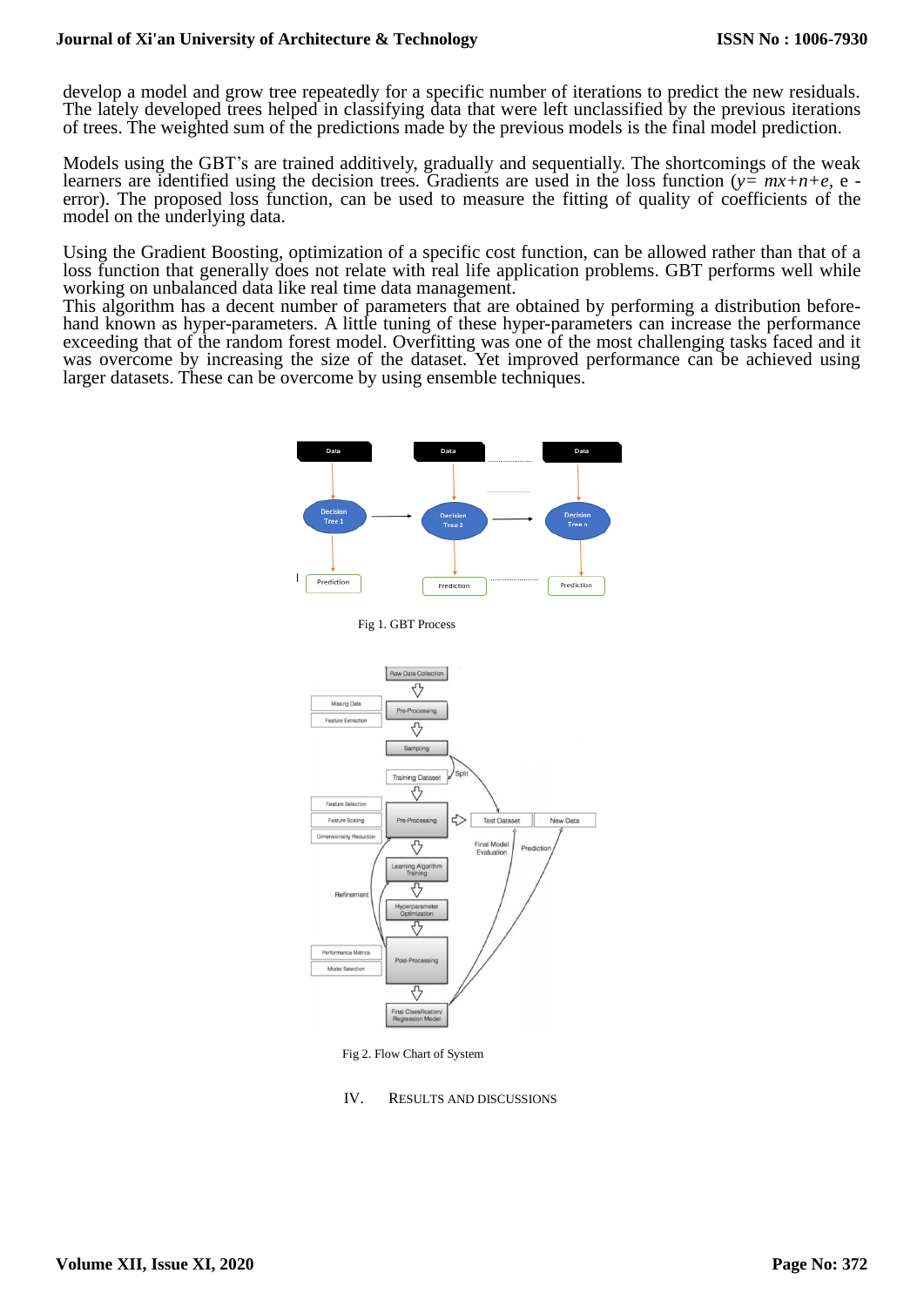Two years of agricultural produce data was taken into consideration and the combinations of hyperparameters were identified which majorly focused on maximizing the performance. Learning curves and the validation curves were as follows and gave an idea of the bias-variance tradeoff.



From fig 3 we can incur that the tuned model suggests that there were concerns with regard to overfitting while the variance obtained was decent enough. The overfitting can be tackled using more trained data and a test set was used for the model's performance prediction.



The final model had obtained results with an  $R^2$  value > 0.80 and absolute mean percentage error approximately near to 5%.